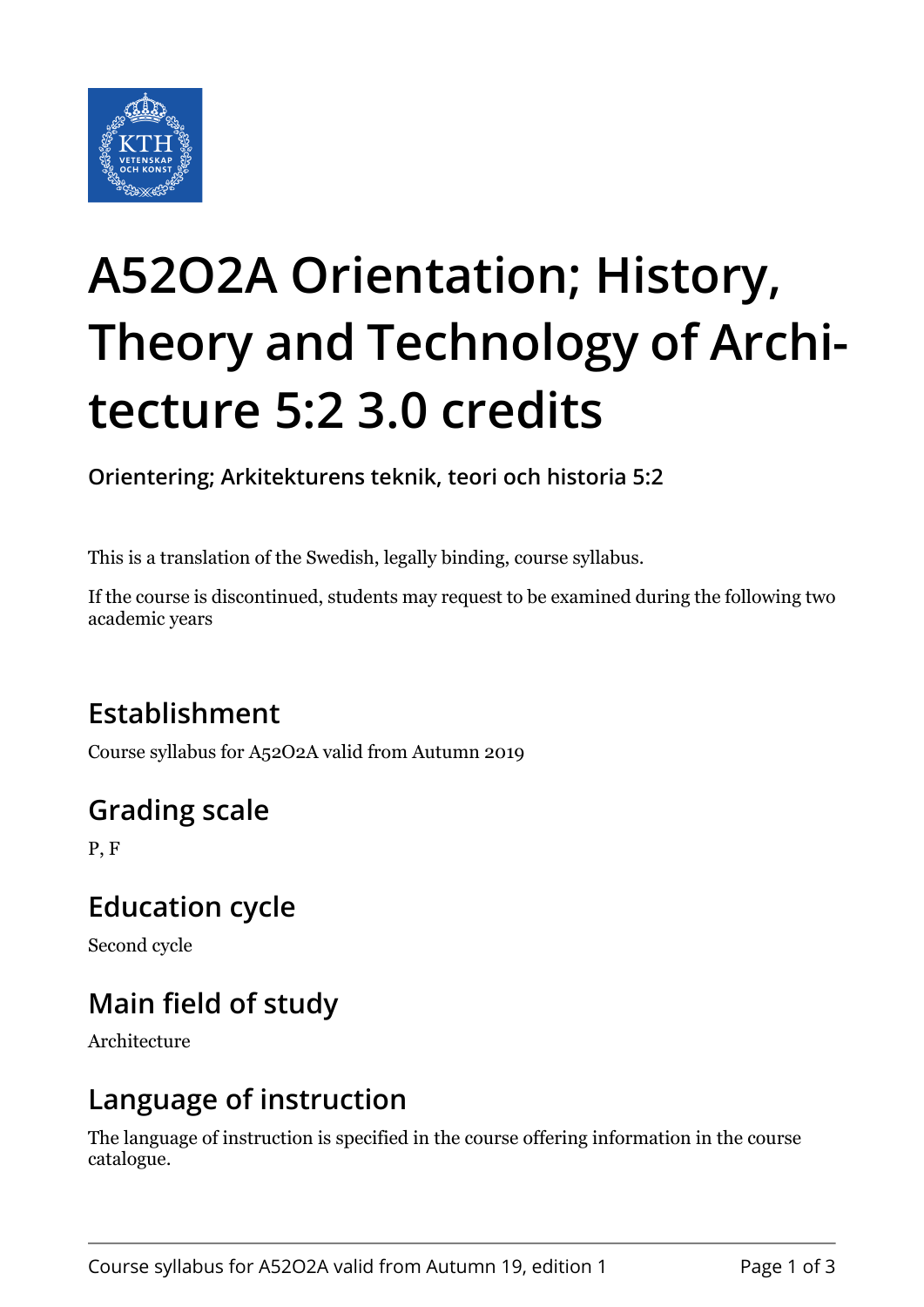## **Intended learning outcomes**

The aim of the course is, based on the students previous knowledge, to practise the students ability to formulate a research task/project as basis for a current architectural question/theme.

After the course the students should be able to:

- Formulate and carry out a research about an architectural question
- Analytically and critically translate the research into an architectural suggestion
- Reflect on their own learning process

#### **Course contents**

The course consists of a series of lectures and seminars presentations relate to a architecture frågeställning. All students produce material for a final examination.

## **Disposition**

The course is based on lectures, seminars, material production and a final presentation.

## **Specific prerequisites**

A student must have completed compulsory courses from one academic year at the Master´s programme in Architecture or the Advanced Level of the KTH Degree Programme in Architecture, or equivalent (60hp).

## **Course literature**

To be announced at course start.

## **Examination**

• MOM1 - Moment 1, 3.0 credits, grading scale: P, F

Based on recommendation from KTH's coordinator for disabilities, the examiner will decide how to adapt an examination for students with documented disability.

The examiner may apply another examination format when re-examining individual students.

## **Other requirements for final grade**

A requirement for examination is 80% attendance and active participation at lectures, seminars and tutorials. Completed and approved written assignement.